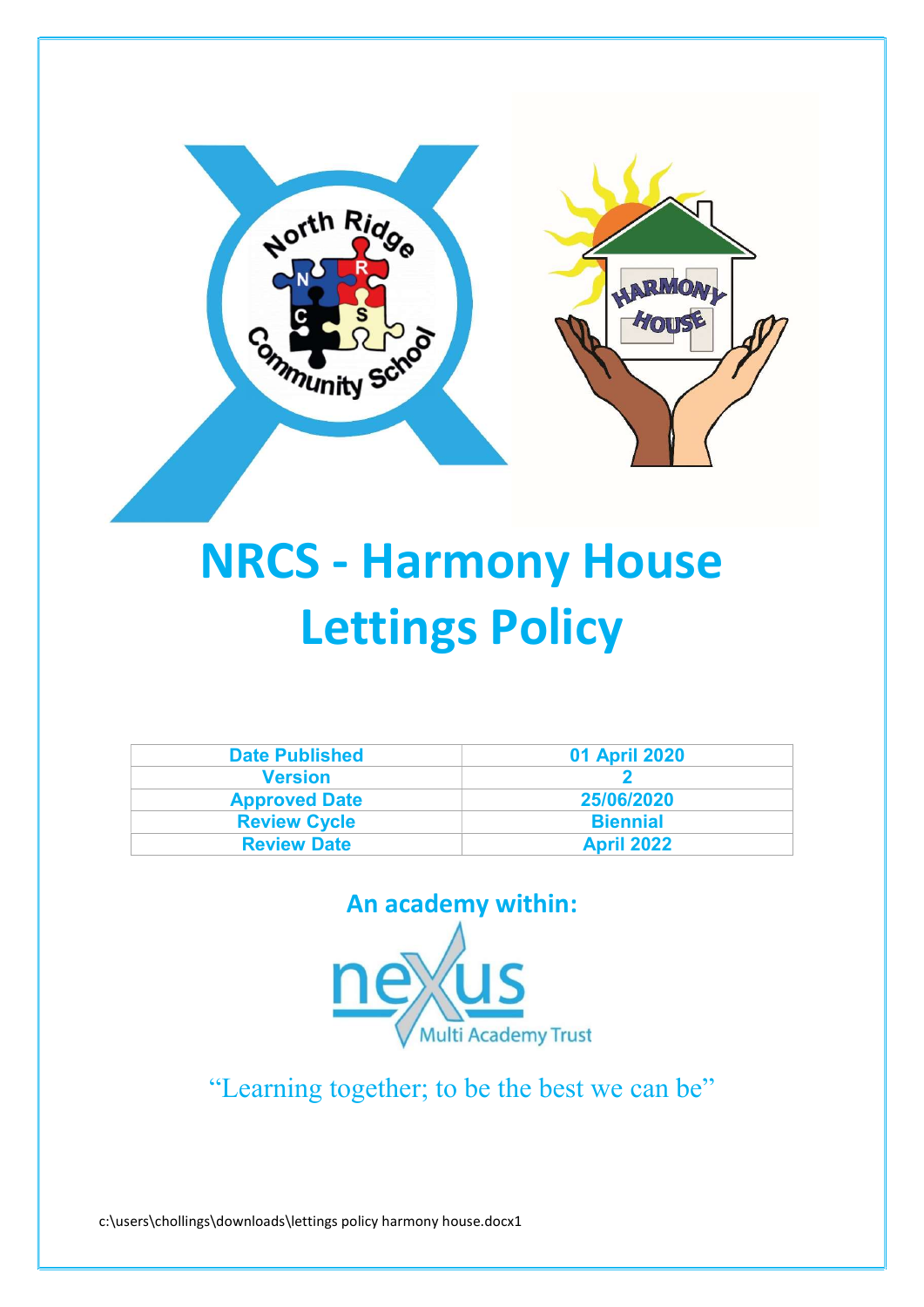### 1. Introduction

- 1.1 North Ridge Community School is keen to see that the premises at our Harmony House Site are used for the benefit of the whole local community. The education of children is the prime purpose of our school and that of Harmony House. However, we believe education is a life-long process which should be open and accessible to all.
- 1.2 This policy outlines the school procedures with regard to lettings. It sets out the facilities available; the charges and the responsibilities; and the users when the school premises are hired.
- 1.3 The use of Harmony House premises, at all times other than during the school day, is under the control of Nexus Multi Academy Trust.
- 1.4 In deciding whether or not to let our premises the school will also have regard to the likelihood of any damage being caused to the premises, or neighbouring premises, and any nuisance that may arise, as a result of accepting the booking.
- 1.5 In any event, the school reserves the right to require a reference from a Local Authority or other reputable hirer, before any booking is accepted.
- 1.6 We will consider letting to any group able to comply with the terms and conditions outlined in this policy. These terms and conditions are clearly stated in our Conditions of Usage and Booking procedures documents, which will be sent out with all application forms.
- 1.7 The final decision on compliance lies with the school and the Multi Academy Trust.

### 2. Aims & Scope of Policy

- 2.1 All users of Harmony House will be expected to follow this Lettings Policy. This policy requires all hirers to comply with the above regulations. All hirers of Harmony House should complete an application form for each letting. Each request will be considered by the Headteacher using the following criteria:
	- To treat all requests in a fair and equitable manner
	- To give due regard to the equality of opportunity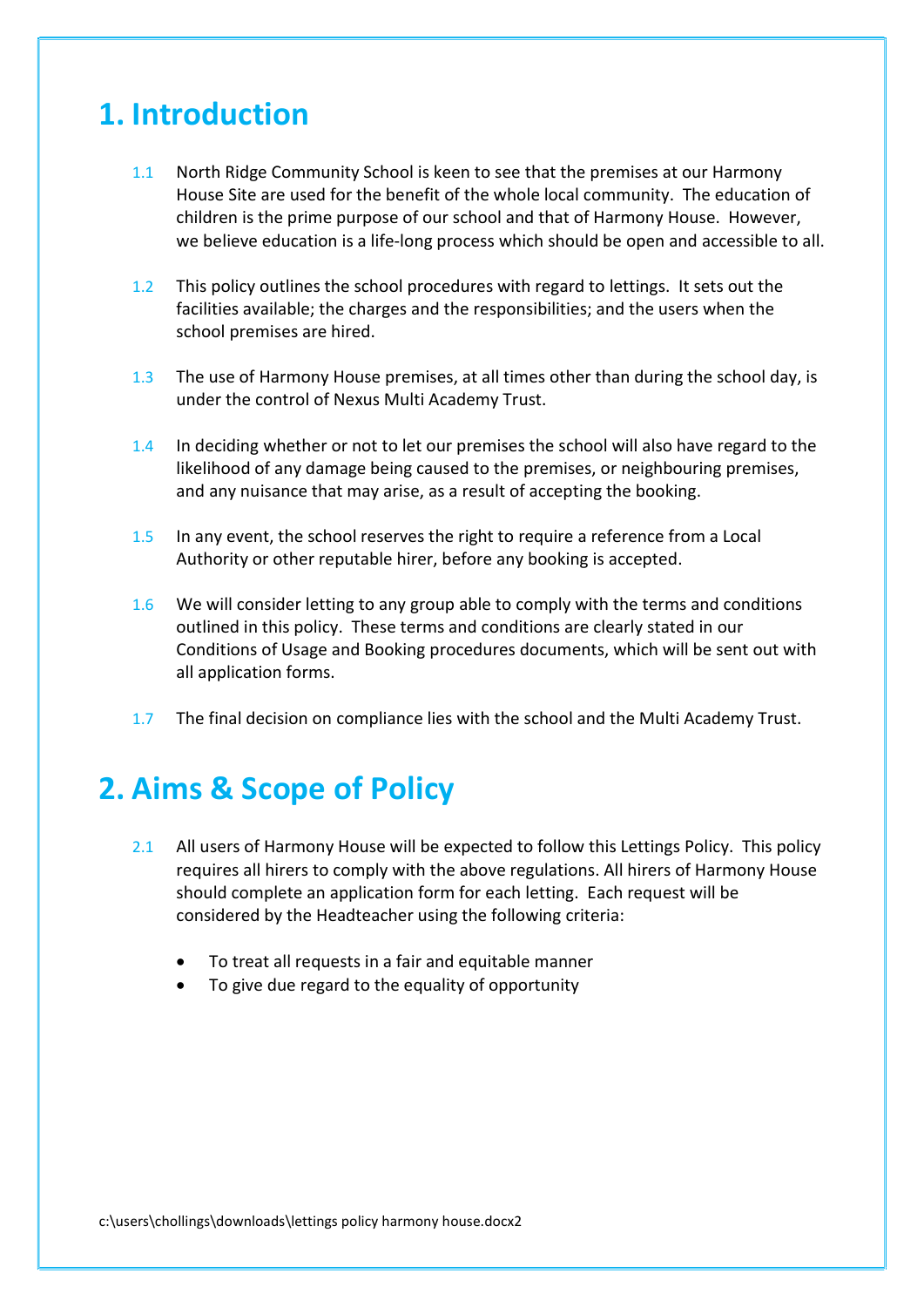# 3. Health & Safety Policy

3.1 Health and Safety issues are described fully in the School Health & Safety Policy. It is the responsibility of the hirer to report any health & safety issues, without delay, to the Site Supervisor, Head of School or Office Manager.

# 4. Health & Safety Procedures

- 4.1 There is no phone line on site so hirer's need to ensure they have a mobile telephone in case of emergencies.
- 4.2 The Site Supervisor, or his representative, will be in attendance at the beginning of each booking to conduct a health & safety handover (in the instance where it is a block booking the handover will take place on the first let).
- 4.3 The hirer will be made aware of the position of the escape routes, fire notices, fire alarms, fire-fighting equipment & emergency drills to ensure safe evacuation of buildings.
- 4.4 NRCS and all other Users must ensure that a Personal Emergency Evacuation Plan (PEEPS) is put in place for all users who are unable to evacuate the premises unaided in the event of an emergency. Personal Emergency Evacuation Plans (PEEPS) for individuals must be written and carried out with the individuals concerned to ensure that they are suitable and sufficient.
- 4.5 At the end of each letting, all electrical appliances and lights should be switched off and the doors, windows and blinds closed.
- 4.6 Emergency contact telephone numbers will be displayed in Harmony House.

#### 5. Insurance

5.1 Independent organisations hiring Harmony House must have their own Public Liability insurance – copies of which must be shown before the let can commence. Any Hirer linked to the Local Authority must ensure that insurance in respect of the letting is organised with DMBC Insurance Department on telephone no: 01302 735428. Academy Schools will be covered by the RPA scheme or commercial alternative.

# 6. Staffing Ratio

6.1 The organising body must ensure that adequate adult staffing levels are provided when using Harmony House – please seek advice from your school regarding staffing ratios for school visits.

c:\users\chollings\downloads\lettings policy harmony house.docx3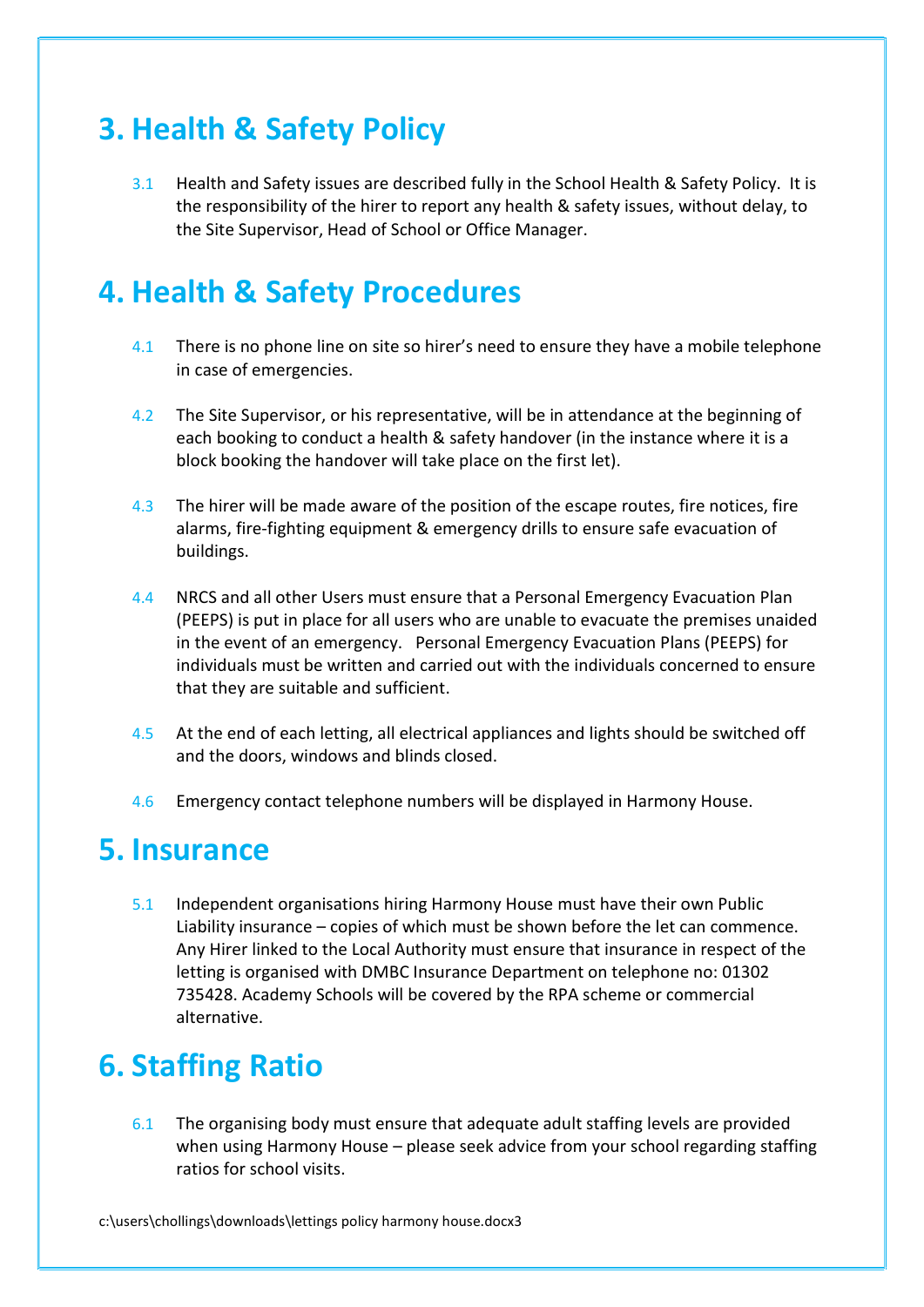# 7.Security Arrangements

7.1 Providing they are satisfied about security arrangements, the Headteacher may allow the activity leader to be responsible for opening and closing the premises in the absence of the site supervisor.

### 8. Fire instructions

- 8.1 In the event of fire, the first duty of all concerned is to prevent injury or loss of life.
- 8.2 If the fire alarm sounds, everyone must leave the building and proceed to the fire assembly point at the front of the building, ensuring that all doors which they pass through are closed behind them
- 8.3 On arrival outside the building a check should be made to ensure that all persons are present
- 8.4 In the event of fire, the Fire Emergency Services must be contacted immediately
- 8.5 Escape routes will be unlocked and unobstructed internally and externally
- 8.6 The maximum number of people to be admitted to the building must not exceed 50.
- 8.7 The hirer should ensure they are familiar with the layout of the building, fire escape routes and the location of the telephone in case of emergency.
- 8.8 The building should not be re-entered until deemed safe to do so.

## 9. Equal Opportunities

9.1 Please refer to the Academies Single Equalities Policy.

#### 10. Internet Access

10.1 The internet is available through Harmony Houses' own Wi-Fi, and a lap top is available if required (please inform site supervisor if you wish to use this).

### 11. Damage

11.1 The hirer is responsible for any of the accommodation or property which is damaged, destroyed, stolen or removed during the period of the letting. Any damage caused during the letting will be charged to the organising body.

# 12. Housekeeping Terms and Conditions

c:\users\chollings\downloads\lettings policy harmony house.docx4